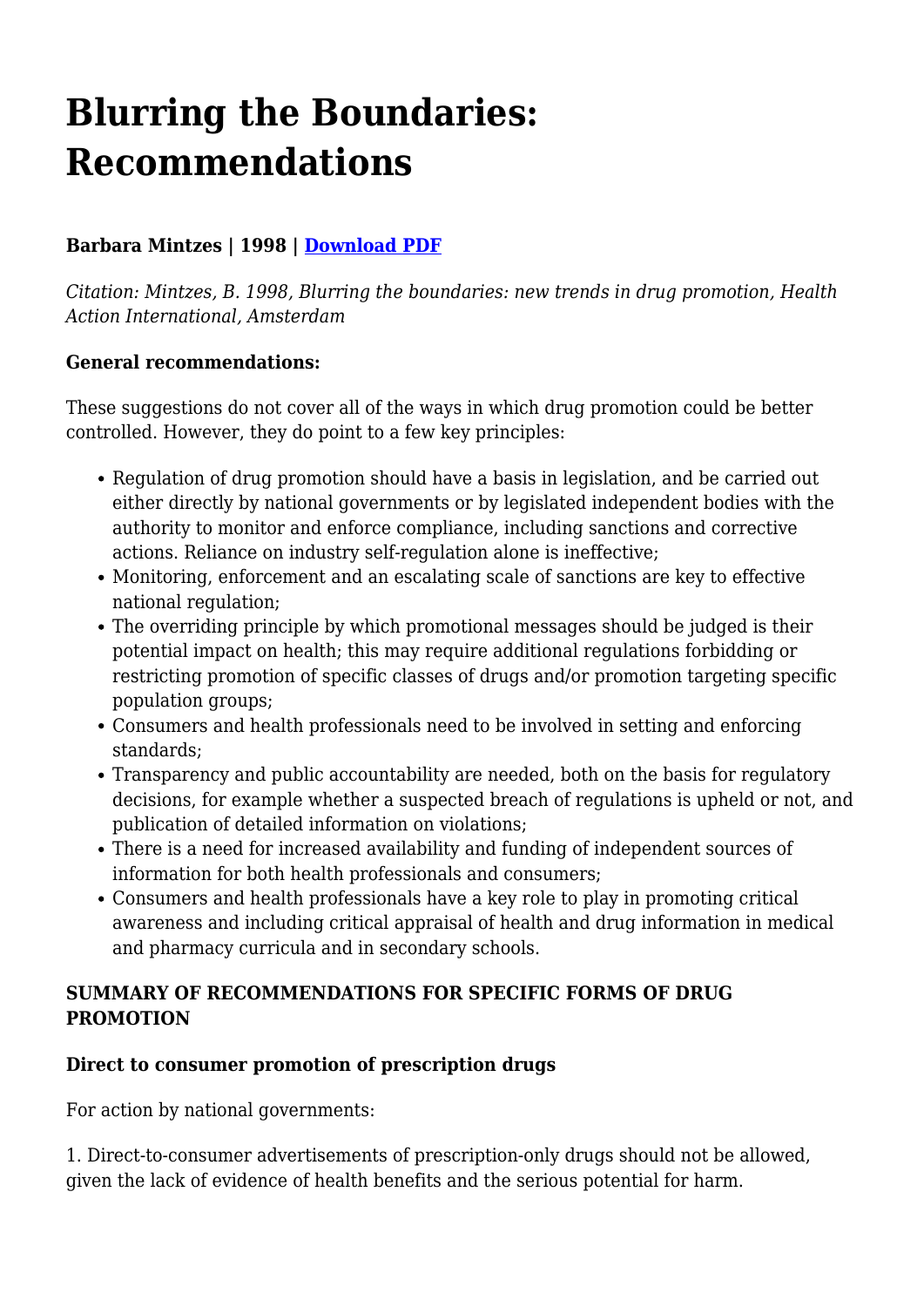2. Legislation controlling promotion should apply equally to promotional activities disguised as education about drugs or diseases, including prohibition of direct-to-consumer prescription drug promotion where this applies. This will require clear definitions of promotional versus non-promotional information based on criteria such as:

- whether a manufacturer is the direct or indirect source of the information,
- whether information on a disease is linked to recommendations for drug treatment,
- whether disease risks are presented in a manner which could be construed as inciting the public to seek drug treatment,
- whether use of specific drugs is recommended,
- whether diagnostic testing is recommended which may lead to drug treatment,
- and whether all available drug and non-drug treatment options are discussed in a fair and balanced manner.

3. Regulatory authorities may wish to consider a tax on pharmaceutical sales which could be used to set up a blind trust to fund independent drug information for both health professionals and consumers, as well as patient groups and other non-profit and charitable health organizations. Such a trust should be administered by an independent board with full provisions for transparency, public representation and accountability.

## **OTC promotion**:

For action by national governments:

1. Promotion of over-the-counter medicines should be subject to as strict — if not stricter controls than prescription-only drugs, as these products are often bought and used without the advice of a health professional.

2. This information should be presented in a balanced manner, bringing the reader's attention equally to claims about benefits and warnings about risks.

3. All promotional claims about health effects must include validated up-to-date scientific evidence to back those claims.

4. All advertising for OTC drugs should include the following information, presented legibly or audibly. Information should be presented in everyday language and at a low enough literacy level for consumers to understand, and include explanatory graphics where appropriate:

– the name of the active ingredient(s), INN or approved generic name

- the brand name
- the content of active ingredient(s) per dosage form or regimen
- name of other ingredients known to cause problems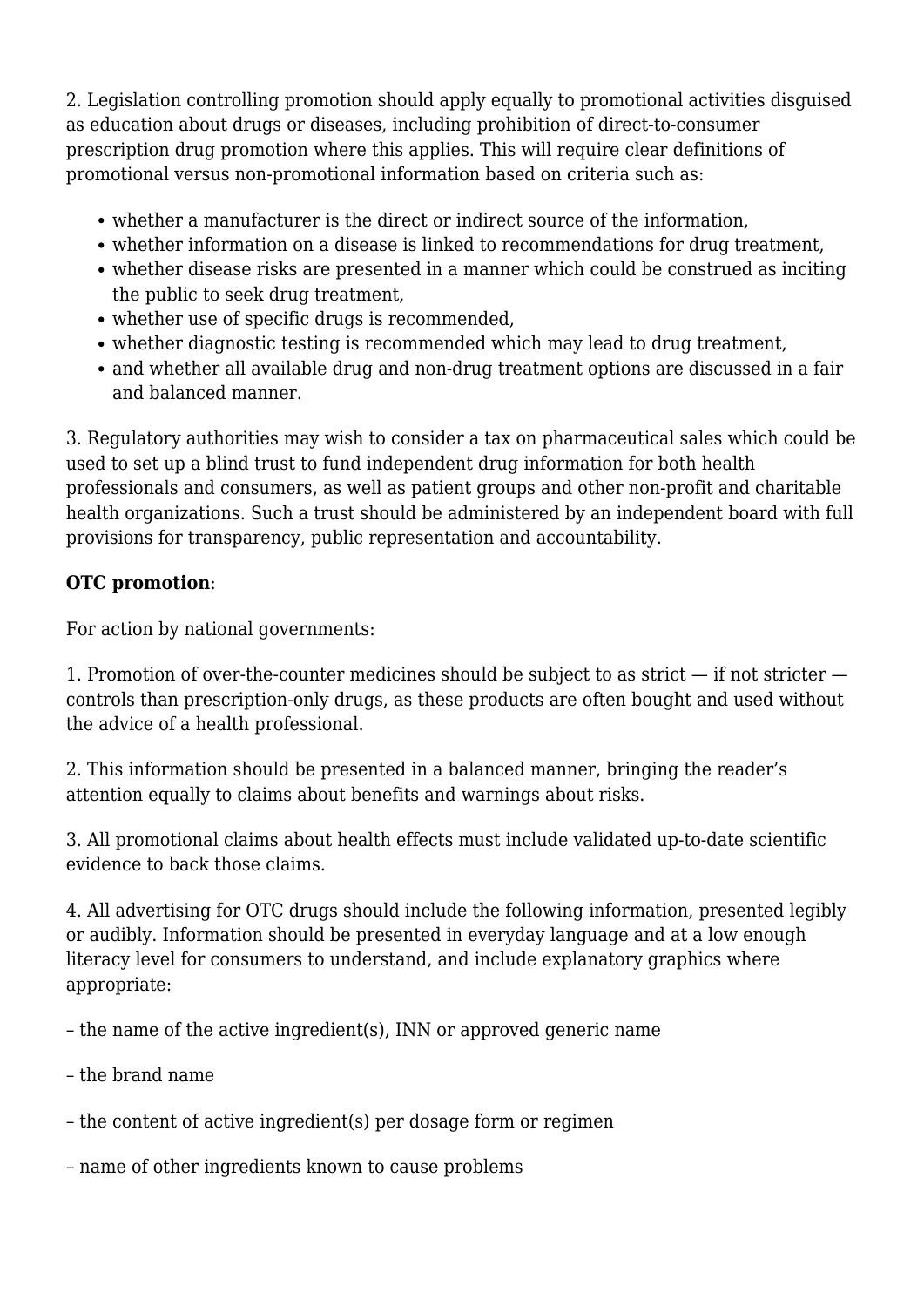– approved therapeutic uses

- dosage form or regimen
- side effects and major adverse drug reactions
- precautions, contraindications and warnings
- major interactions

– documented degree of effectiveness (difference in treatment success between those taking the medicine and those not using it in placebo-controlled clinical trials)

– name and address of manufacturer or distributer

– reference to scientific literature to back promotional claims.

5. Information on risks and benefits should be presented in everyday language, with graphics where appropriate, and at a low enough literacy level for most of the public to understand.

6. Presently, consumers can obtain information only on expected benefits of OTC drugs before purchasing them; information on risks is generally included only in package inserts which they see after buying a drug. Consumers need pre-purchase access to full, comparative information.

#### **Promotion of herbal remedies and dietary supplements:**

For action by national governments:

1. Health claims should only be allowed if evidence exists to back them, with up-to-date scientifically validated documentation provided to back all claims.

2. Where there is traditional experience with a natural remedy but no scientifically validated evidence to support its use, a warning message stating this should be mandatory.

3. If health claims are made for a product, information requirements should follow the guidelines suggested under point 4 of the recommendations for OTC drug promotion.

4. Information on expected benefits and potential risks should be presented in a balanced manner and should be available to consumers before a product is purchased.

#### **Industry sponsorship of patient and consumer groups**

For actions by patient and consumer groups:

1. Associations, alliances and networks of patient and consumer health groups as well as individual organizations should consider developing and disseminating ethical guidelines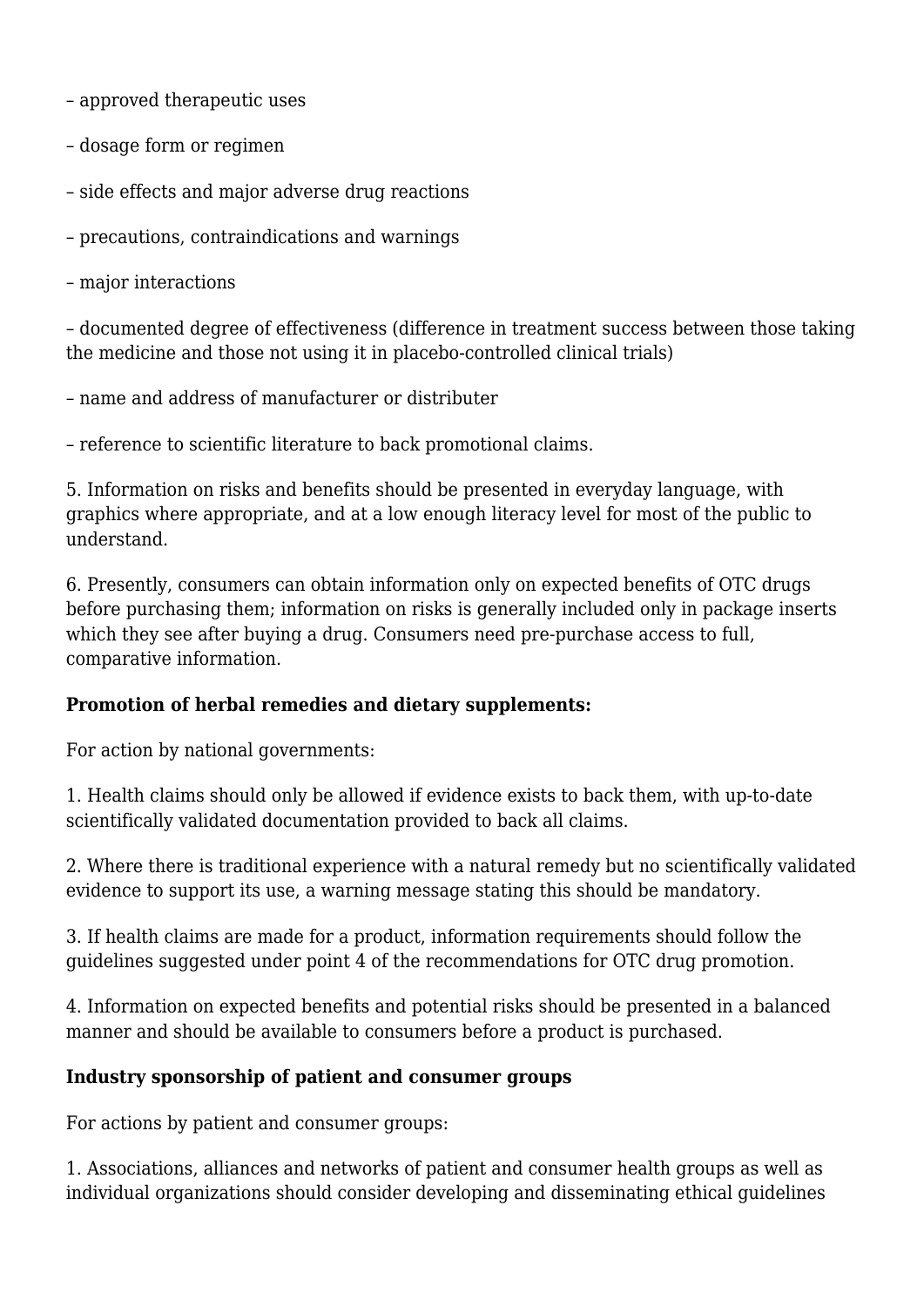and/or codes of practice on industry sponsorship. These should include provisions for accountability to the organization's membership and the public, transparency, and exclusion of potential funding sources if conflict of interest is a problem, ie if a funder's financial interests are linked to the organization's membership and/or activities.

2. Blind trusts could be considered as a way consumer groups could accept money from a variety of private sources, which might or might not include the pharmaceutical industry, without compromising their independence.

3. Consumer groups should list sources of funding in all of their publications and at public events, and should have a written policy on quality assurance of information materials, including a procedure for peer review by individuals or organizations who are independent of the pharmaceutical industry.

For action by national governments:

1. Any informational and educational materials whose production is funded by the pharmaceutical industry should be subject to the same regulations governing drug promotion as materials directly produced by a company, including requirements for fair balance, accuracy, avoidance of false or misleading statements or promotion of unapproved uses, an adequate discussion of risks as well as benefits, and pre-screening where this is a legal requirement for pharmaceutical advertising.

2. Regulatory guidelines for sponsored symposia and other meetings targeting health professionals should also apply to public meetings and educational events.

# **Internet promotion**

For action by national governments and international fora:

1. International agreements are needed to regulate product promotion and sales on the Internet as this form of promotion crosses national borders. International harmonization procedures for drug regulation should include agreements covering drug promotion based on guidelines in line with the WHO *Ethical Criteria*. This would create a forum for regulation of cross border promotion, including Internet promotion.

2. Commercial or educational information originating from a commercial source should be required to have the company's name clearly and prominently stated on each screen, whether a company has directly provided the information or paid another party to do so.

3. Direct links from a company's home page should be regulated as if they originated from the company.

4. Advertisements posted internationally on the Internet need to be considered as DTC advertisements as they reach the general public. An on-screen proviso that information is "for US viewers only" or "for health professionals only" is inadequate unless companies wish to add some sort of password mechanism to limit viewing to those to whom it can legally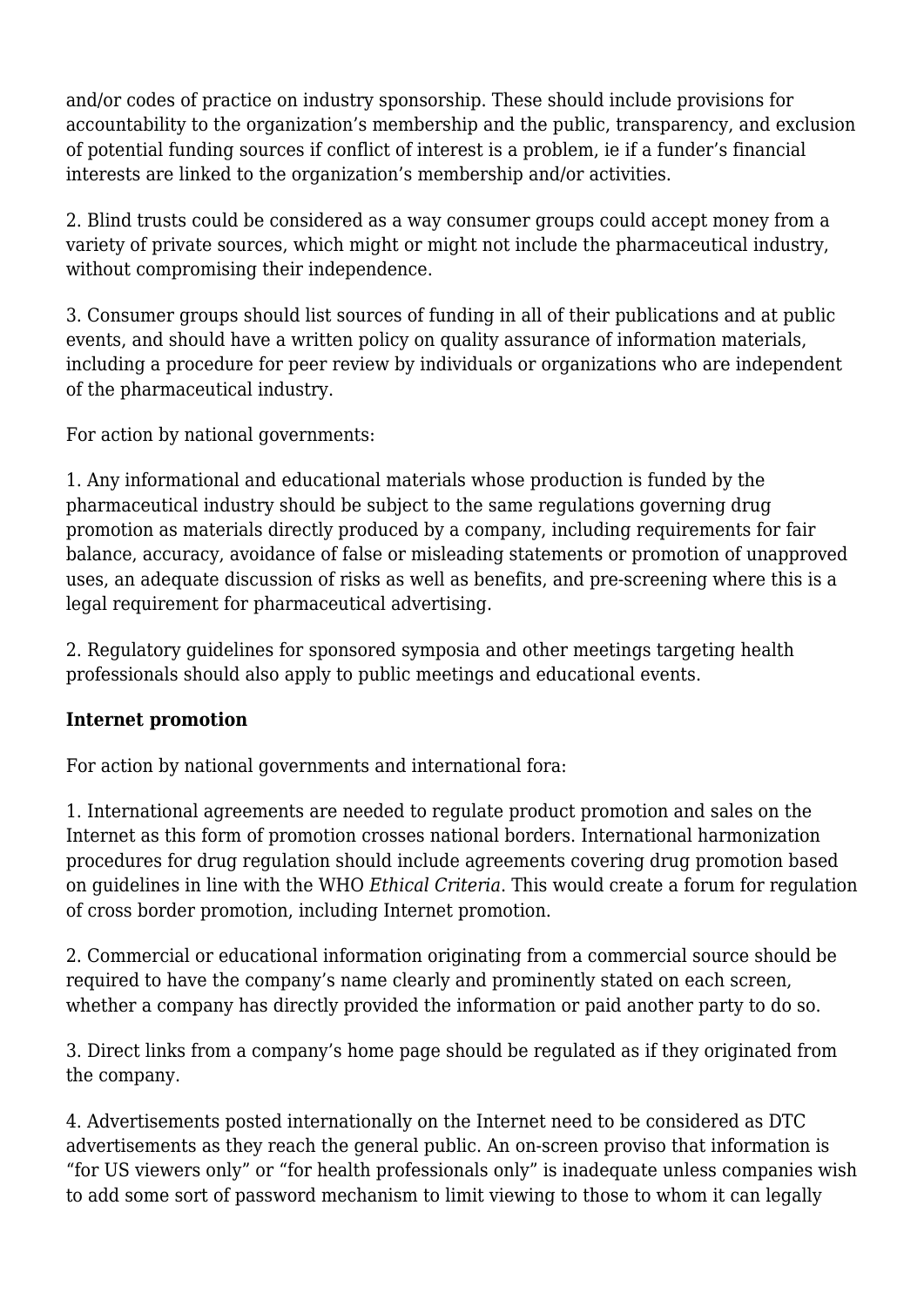advertise. All posted advertisements should be required to meet similar regulatory standards for content as advertisements in other media, including the need for balanced information on risks and benefits, backing of claims with validated scientific evidence, etc.

5. Educational information provided by pharmaceutical companies on the Internet and in other media about health conditions their products treat should be subject to the same requirements for balance, disclosure of risks as well as benefits, and backing with validated scientific evidence as direct product advertising. In other words claims about the need for treatment should be subject to similar regulation as other forms of drug promotion.

## **Sales representatives**

For action by national governments:

1. National legislation controlling drug promotion should include explicit provisions for the type and balance of information which sales representatives provide to doctors during each visit. This should be based on the official data sheet and should include a balanced presentation of potential benefits and risks, including the generic name, indications, dosage and administration, side effects, contraindications and warnings.

2. Ongoing monitoring of sales representatives' visits is needed, with effective sanctions for inaccuracies and omissions. This could be based on randomized sampling of visits funded through a fee levied on companies and based on the size of their sales forces.

For action by professional medical and pharmaceutical associations:

3. Monitoring the quality of information provided by sales representatives, as described above, should also be a responsibility of professional medical and pharmaceutical associations.

For action by academic institutions:

4. Curricula for medical education should include sessions on how to judge the content and accuracy of information provided by medical representatives.

For action by health service providers:

5. Individual doctors and health services may wish to consider choosing not to see sales representatives, and to devote the time saved to consulting independent information sources assessing new and existing therapies. This can be part of an initiative for a "promotion-free zone."

6. Hospitals, clinics and other health facilities can also introduce guidelines to regulate the activities of sales representatives within their premises. Initiatives which have proved useful include: pre-approval of sales rep visits to a health facility; not allowing reps into patient care areas; permitting only group presentations, and not allowing sales reps to speak at educational events.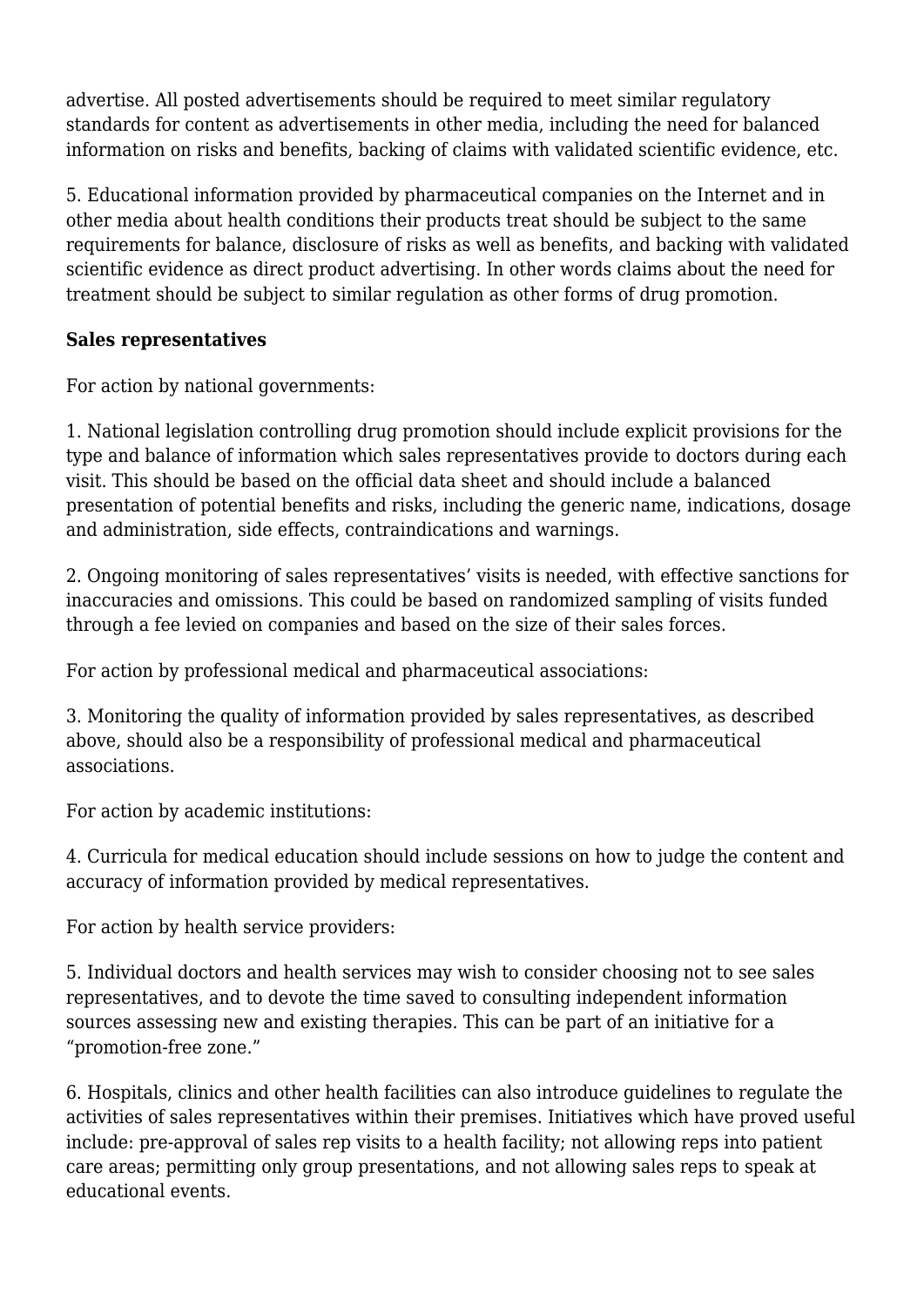# **Sales and provision of prescribing data**

For action by professional pharmacy associations:

1. Pharmacists should not be allowed to sell personal prescribing information; this information reflects a confidential interaction between doctor and patient and should not be sold to a third party without the expressed written consent of both doctor and patient, whether the doctor's name, the patient's name or both are included.

For action by national governments:

2. National and regional information on drug utilization and sales, based on anonymized data, should be publicly available to interested consumers and health professionals as it can be used to develop and analyze the impact of health policies.

## **Formulary development, health maintenance organizations**

For action by public and private health service providers:

1. Health care providers, patients and payers need independent comparative information on pros and cons of all available treatment options in order to ensure both that potential health and monetary costs do not outweigh potential benefits, and to be able to choose the least costly among equivalent alternatives. This could be provided through public financing of the development, regular updating and wide dissemination of treatment guidelines.

2. Financial independence should be a prerequisite for committee membership to develop formulary lists for Health Maintenance Organizations (HMOs) and other health care providers. Strict conflict of interest criteria should be developed, as well as full transparency, public accountability and consumer representation on formulary committees.

# **Sponsorship of public health services**

For action by national governments:

1. Health care is and should remain a public responsibility. Governments with insufficient funds to provide health services need to look for solutions without the potential for conflict of interest.

2. If funding of public health services from private health corporations is sought, measures such as joint funding of blind trusts can be used to ensure independent control over allocation of resources.

#### **Sponsored research**

(based on the recommendations of Bero and Rennie's and the Vancouver Group, see chapter 5)

For action by national governments: